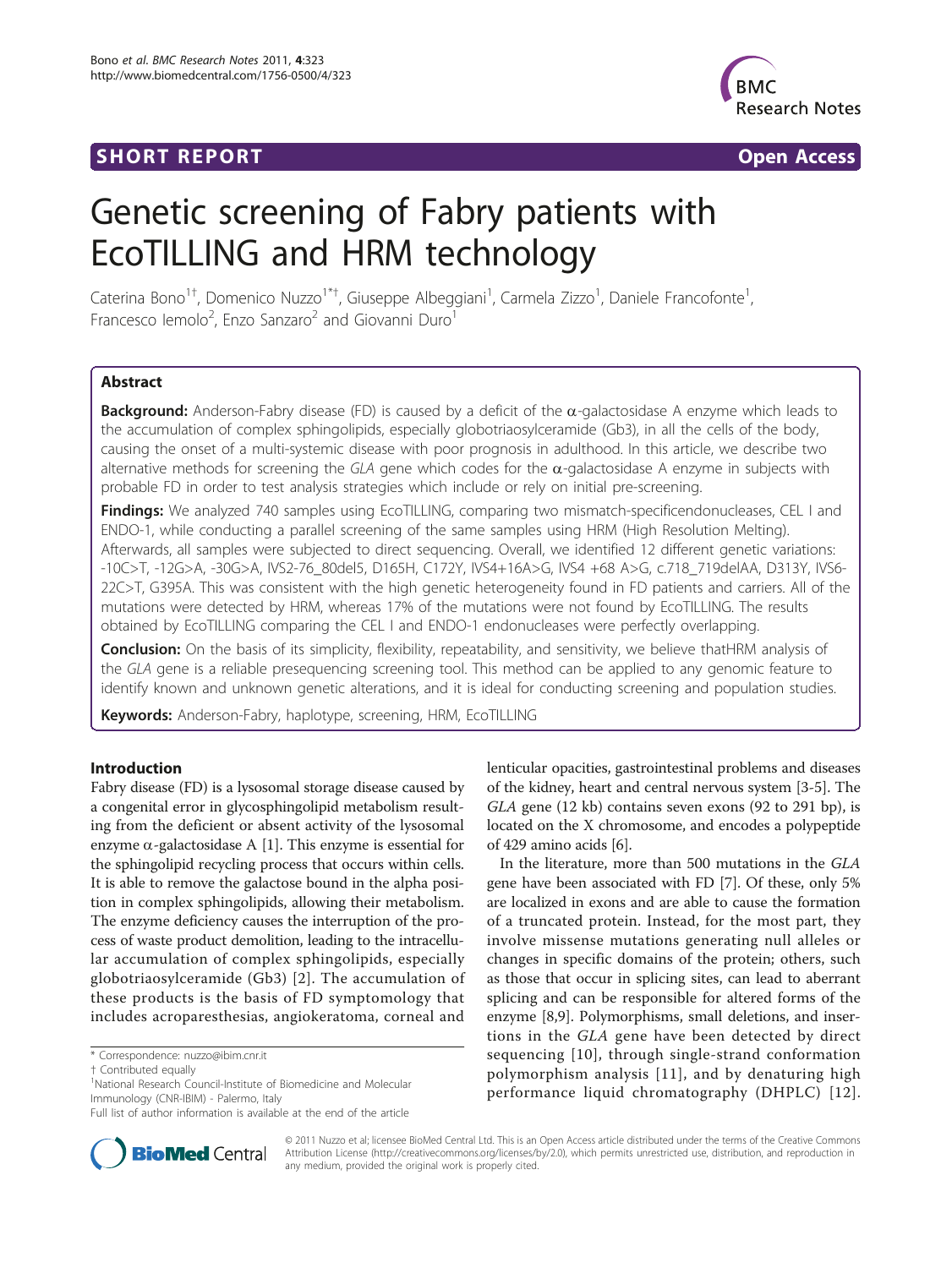However, these investigative techniques may be limited in the analysis of large numbers of samples, so it is therefore necessary to move towards new analytical approaches which include or rely on pre-screening.

In our study, we performed genetic analyses of the GLA gene in 740 subjects with symptoms related to FD using two different approaches to genetic screening. The first was a method based on the enzymatic cleavage of mismatches, known by the acronym EcoTILLING (Targeting Induced Local Lesions in Genomes), originally used for studying the plant genome and adapted to researching human genetic variations [[13\]](#page-6-0). We conducted these analyses using a screening strategy based on pools of 8 samples using two mismatch-specific endonucleases, CEL I (SURVEYOR Mutation Detection Kit-Transgenomic) and ENDO-1 (Serialgenetic). The second method was based on HRM which is able to detect genetic mutations based on the dissociation temperature of the two strands (Tm) and the analysis of the melting curves (LightCycler480, Roche)[\[14](#page-6-0)]. We applied these techniques to analyze the coding regions and intron junction regions of the GLA gene in order to investigate mutations in the coding regions and splicing regulatory sites. Finally, to verify the results obtained, each sample was analyzed by direct sequencing.

## Materials and methods

## DNA extraction and quantification

DNA was extracted by column extraction (GenElute Blood Genomic DNA Kit, Miniprep - Sigma Aldrich) from 740 peripheral blood samples of subjects with clinical manifestations related to FD symptomatology. The study was approved by University Hospital Ethics Committee and written informed consent was obtained from all participants.

The concentration of the DNA was determined by spectrophotometer (Victor X3 - PerkinElmer), and the concentration was adjusted to 100 ng/microliter in TE (10 mM Tris-HCl and 1 mM EDTA, pH 7.4) or water.

## Primer design

Seven pairs of primers were designed for the analyses of the seven target regions containing the seven exons of the GLA gene and the splicing regulatory regions flanking them, and they were obtained using the GeneTools program. The gene sequence was obtained from the site <http://www.ensembl.org> (ENSG00000102393). The primers used for the EcoTILLING and HRM analyses were identical but for marking with IRDye700 in forward and IRDye800 in reverse (Table [1\)](#page-2-0).

## EcoTILLING pooling

For the simultaneous analysis of a large number of samples, we chose a strategy of pooling, as described by Till et al. [[15\]](#page-6-0). For a high-throughput screening, the 740 DNA samples were divided into groups of 64 samples each, arranged in  $8 \times 8$  grids and then assembled in pools of 8 samples (Figure [1](#page-2-0)). Each pool was obtained by adding all the samples present in a row or column of the grid, repeating the procedure for the 8 rows and 8 columns of each grid. The 16 pools derived from each grid were arranged in a second plate and subjected to the EcoTILLING method. The presence of the fragments in two pools containing the same sample allowed us to trace the exact location of the sample in the grid and then to identify the subject.

Each PCR was performed in a final volume of 50 μl (Hot Start Master Mix - GE Healthcare) with 1 μM of primers, 50 ng of DNA. The amplification was performed using the following parameters: 95°C for 2 minutes, 40 cycles with 95°C for 30 minutes, 58°C for 30 minutes, 72°C for 1 minute, and a final extension at 72°C for 10 minutes.

Mixing 8 different samples ensures the formation of a heteroduplex in the presence of a mutation. The samples thus obtained were denatured and renaturated according to the following parameters: 95°C for 2 minutes, followed by a decrease in temperature of 0.5°C for 15 minutes, until 45°C. The heteroduplexes were subjected to enzymatic digestion by the endonucleases CEL I (SURVEYOR Mutation Detection Kit - Transgenomic) and, in parallel, ENDO-1 (Serialgenetics). The reaction was incubated at 42°C for 20 minutes and stopped by adding 1.5 μl stop buffer, or at 37°C for 40 minutes and stopped with 5 μl stop buffer, respectively. All reagents were supplied by the Surveyor kit (SURVEYOR Mutation Detection Kit - Transgenomic) and by the ENDO-1 Endonuclease Kit (Serialgenetics).

#### Electrophoretic Separation

The fragments were separated by electrophoretic migration (DNAanalyzer 4300 - Licor) on polyacrylamide gel (KB-plus 6.5% gel-matrix - Licor). The scanning of gels subjected to electrophoresis permits the detection of the presence of mutations and their location in the analyzed fragment, deduced on the basis of the size of the fragments obtained. The gels were analyzed using the Gel-Buddy program in manual mode.

## PCR-High Resolution Melting (HRM)

Genetic screening for the presence of mutations in the GLA gene was conducted by Real-Time PCR and subsequent HRM (Figure [2\)](#page-3-0). The PCR was carried out on a final volume of 20 μl, according to the following amplification program: 95°C for 10' minutes, 50 cycles at 95°C for 10 minutes, 62°C for 15 minutes, 72°C for 18 minutes. The amplification in Real-Time PCR and the dissociation of the two DNA strands were performed in the presence of a fluorescent marker (Light Cycler® 480 High Resolution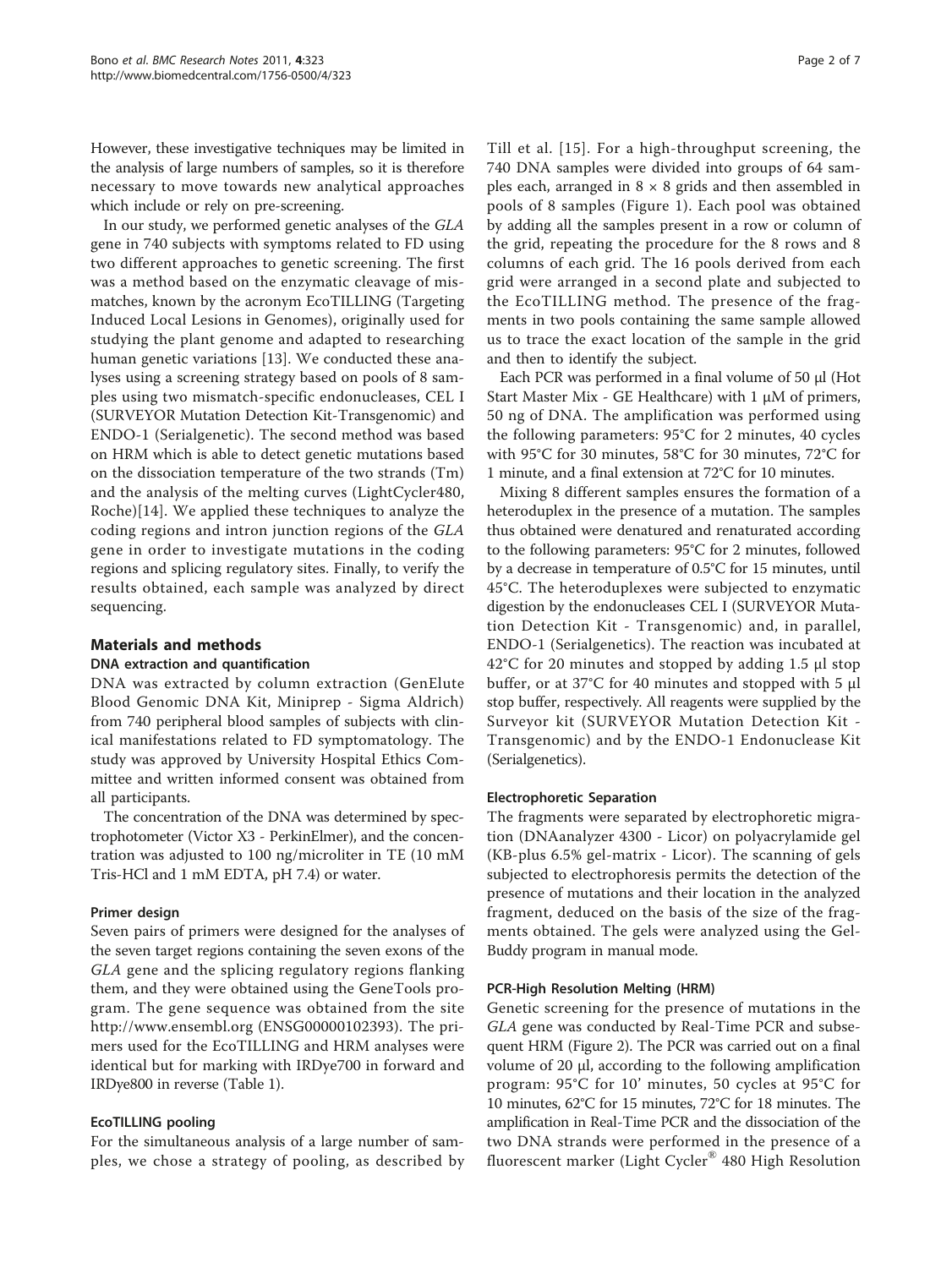| Region | <b>Primers</b>                                                    | <b>Amplicon sizes</b> | Exon sizes | MgCl <sub>2</sub> conc. |  |
|--------|-------------------------------------------------------------------|-----------------------|------------|-------------------------|--|
| Exon 1 | 5'-TCTTACGTGACTGATTATTGGTCT-3'<br>5'-CACACCCAAACACATGGAAA-3'      | $416$ bp              | $254$ bp   | 3.5 mM                  |  |
| Exon 2 | 5'-TGAAATCCCAAGGTGCCTAATA-3'<br>5'-GTACAGAAGTGCTTACAGTCC-3'       | 314 bp                | 174 bp     | 3.5 mM                  |  |
| Exon 3 | 5'-ACCTGGTGAAGTAACCTT-3'<br>5'-CTCAGCTACCATGGCCT-3'               | 349 bp                | 178 bp     | $3.5 \text{ mM}$        |  |
| Exon 4 | 5'-GCTGGAAATTCATTTCTTTCCC-3'<br>5'-GGATGGTGAGAAGTGGTTG-3'         | 285 bp                | 91bp       | $3.5 \text{ mM}$        |  |
| Exon 5 | 5'-AATCTGTAAACTCAAGAGAAGGCTA-3'<br>5'-CTTTACCTGTATTTACCTTGAATG-3' | 349 bp                | $161$ bp   | 3.5 mM                  |  |
| Exon 6 | 5'-GATGCTGTGGAAAGTGGTT-3'<br>5'-GCCCAAGACAAAGTTGGTAT-3'           | 355 bp                | 198 bp     | 3 mM                    |  |
| Exon 7 | 5'-AGAATGAATGCCAAACTAAC-3'<br>5'-ATGAGCCACCTAGCCTTG-3'            | 443 bp                | 295 bp     | 3.5 mM                  |  |

<span id="page-2-0"></span>Table 1 The seven primer pairs used for HRM analyses and the corresponding amplification fragments

The primers used in the EcoTILLING protocol were identical and differentiated by their marking with IRDye700 and IRDye800 in forward and reverse, respectively.

Melting Dye). In order to ensure standardization of the method, male subjects were analyzed by adding a wild type DNA counterpart, in a 1:1 volume ratio.

## Sequencing

To test the reliability of the results obtained, all samples were subjected to direct sequencing according to the following program: 94°C for 2 minutes, 30 cycles at 96° C 30 minutes, 58°C for 30 minutes, 72°C for 1 minute, holding at 4°C.

## Results

## EcoTILLING

The need to perform simultaneous analyses of many samples led to the adoption of a high-throughput screening strategy based on pools of 8 samples, as reported by Till et al. [\[15](#page-6-0)]. In this study, we have carried out genetic screening of the seven chosen target regions for the analysis of the GLA gene on 740 samples (Figure [3\)](#page-3-0). The analysis was done by comparing two enzymes with endonuclease activity (ENDO-1 and CEL I), and their recognition efficiency and heteroduplex cut fragments were identical. The mutations and polymorphisms identified by EcoTILLING are shown in Table [2.](#page-4-0)

## High Resolution Melting

In order to evaluate the results obtained by EcoTIL-LING, we conducted another screening with High Resolution Melting. The ten mutations/polymorphisms identified by EcoTILLING were confirmed, and two further gene variations (G395A; IVS6-22c>t), undetected by enzymatic digestion by the CEL I and ENDO-1 endonucleases, were identified (Table [3\)](#page-4-0). The mutations which were undetected by EcoTILLING were analyzed

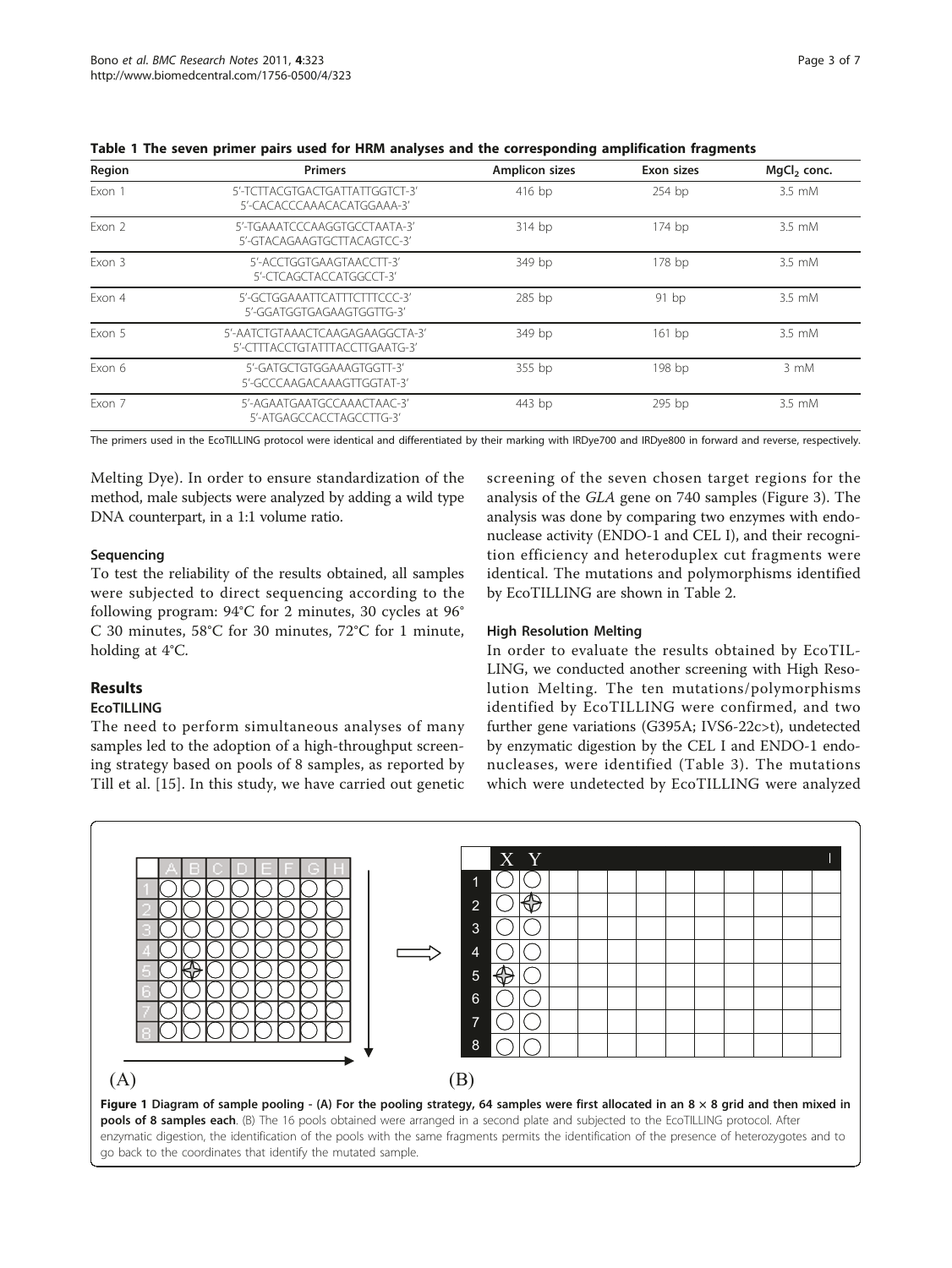<span id="page-3-0"></span>

separately, applying variations of the protocols: increases in the enzymatic digestion times or changes in analysis of the relationship between mutated and wild type samples in the pool (Figure [4](#page-5-0)).

After direct sequencing of the 740 samples, no discrepancies were found in the HRM results (Table [4\)](#page-5-0). According to the data, this technique appears to be the optimal method for pre-sequencing screening of the GLA gene. Indeed, the robustness of this method ensures the identification of all possible genomic variants.

## Conclusions

The use of a screening system permits the identification of samples to be subjected to sequencing, the performance of the simultaneous analysis of numerous genetic traits, and the undertaking of population studies.

EcoTILLING technology is recognized by the scientific community as a method for the identification and characterization of single nucleotide polymorphisms (SNPs) and small and large deletions (indels) [\[16-18](#page-6-0)]. In this study we analyzed pools of eight samples to reduce screening time and/or the cost associated with the analysis of 740 samples, identifying ten genetic variants across the seven exons and their flanking regions of the GLA gene. After HRM analysis, we discovered two other previously undetected mutations.

The detection of mutations with EcoTILLING shows a number of disadvantages that limit its use in analyses of human genetic diseases and in clinical medicine investigations. In particular, mismatch recognition sensitivity is reduced when mutations are present at the ends of the target sequence [\[15,19](#page-6-0)-[23](#page-6-0)] and as the number of polymorphisms identified for each fragment increases.



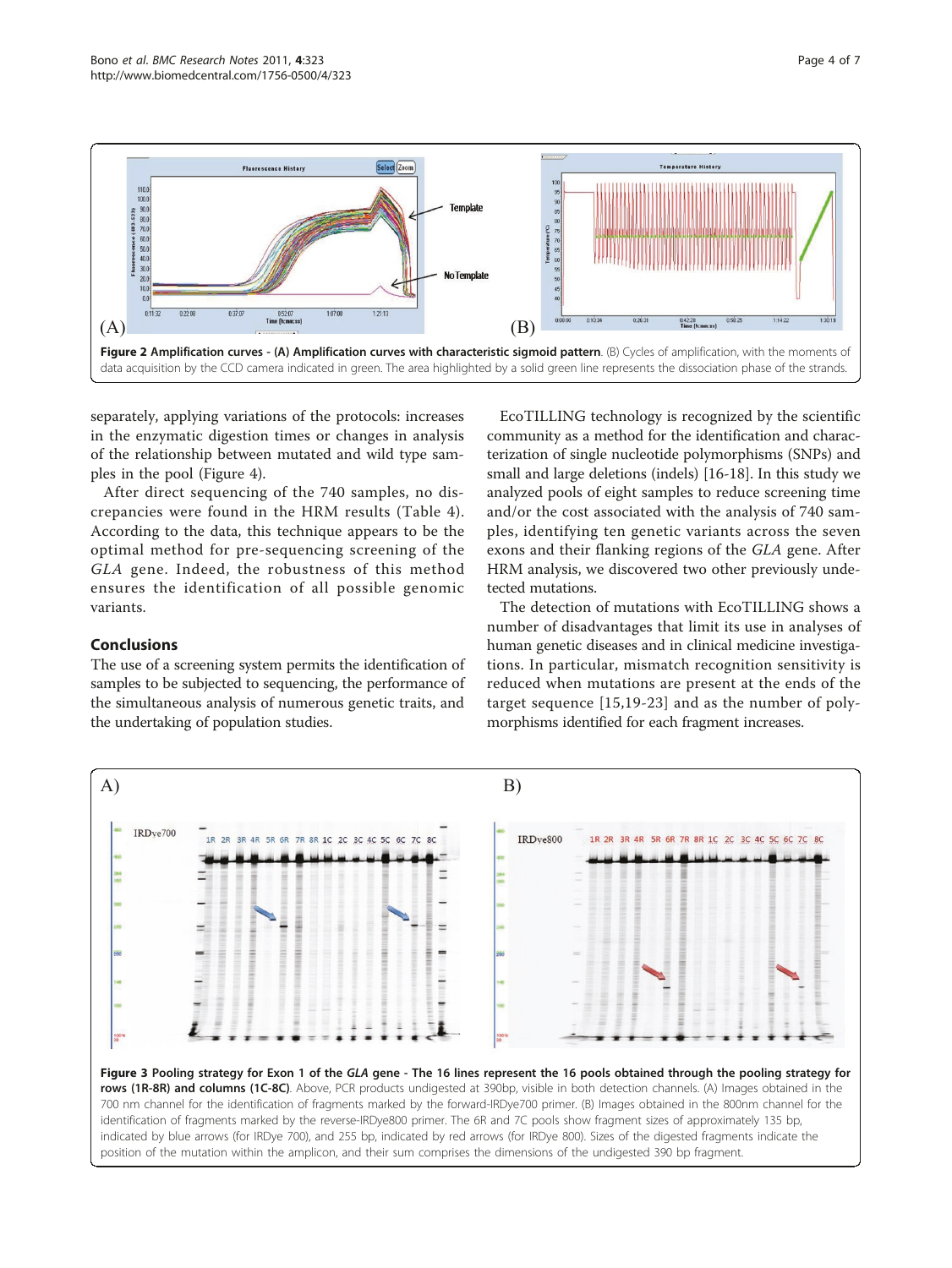<span id="page-4-0"></span>location

|             |              | Region 1      | Region 2 | Region 3         | Region 4         | Region 5           | Region 6 | Region 7 |
|-------------|--------------|---------------|----------|------------------|------------------|--------------------|----------|----------|
|             |              | Exon 1        | Exon 2   | Exon 3           | Exon 4           | Exon 5             | Exon 6   | Exon 7   |
| Haplotype 1 |              | $-10$ C $>$ T | wt       | IVS2 - 76 80del5 | wt               | IVS4<br>$-16A > G$ | wt       | wt       |
| Haplotype 2 | Polymorphism | wt            | wt       | IVS2 - 76 80del5 | wt               | IVS4<br>$-16A > G$ | wt       | wt       |
| Haplotype 3 |              | $-12G > A$    | wt       | wt               | IVS4<br>$+68A>G$ | wt                 | wt       | wt       |
|             |              | $-10$ C $>$ T | wt       | wt               | wt               | wt                 | wt       | wt       |
|             | Mutations    | $-30G$ >A     | wt       | wt               | wt               | wt                 | wt       | wt       |
|             |              | wt            | wt       | C172Y            | wt               | wt                 | wt       | wt       |
|             |              | wt            | wt       | wt               | wt               | wt                 | D313Y    | wt       |
|             |              | wt            | wt       | wt               | wt               | wt                 | wt       | wt       |
|             |              | wt            | wt       | wt               | wt               | c.718 9 dellAA     | wt       | wt       |
|             |              | wt            | wt       | D165H            | wt               | wt                 | wt       | wt       |

The acquisition of melting profiles in HRM is not dependent on the location and number of mutations present in the analyzed fragment, but only on changes in the dissociation kinetics of the amplified fragments with respect to the wild type [[24-27\]](#page-6-0). Because of its high reliability and flexibility, it is currently employed as a method of genotyping in clinical and diagnostic settings [[28,29](#page-6-0)]. In genetics, this method has been applied to BRCA1/2 hereditary breast cancer [[30](#page-6-0)], cystic fibrosis [\[31](#page-6-0)], haemophilia [\[32](#page-6-0)], the instability of microsatellites [\[33\]](#page-6-0), the rearrangement of heavy chain genes in lymphomas [[34](#page-6-0)], the prenatal diagnosis of B-thalassaemia [[35](#page-6-0)], analysis of DNA methylation [\[36](#page-6-0)], the identification of bacterial species [[37,38](#page-6-0)], and other applications. Considering the polymorphic nature of the GLA gene, we sustain that HRM analysis appears to be an ideal investigative tool which

permits the search for all possible gene variations with a high level of reliability.

Finally, in the cases reported, some mutations seemed to occur in haplotype patterns, as studies of genealogical trees of the proband families confirmed. Indeed, 12% of the subjects analyzed showed polymorphisms in the promoter region of the GLA gene and, of these, 99% exhibited several simultaneous polymorphisms spread throughout the gene. In particular, the -10 c>t, IVS2-76\_80 del5, IVS4-16 A>G, IVS6-22C>T and -12 g>a, IVS4+68 A>G, IVS6-22C>T polymorphisms occured simultaneously in 8.9% and 3.7% of the subjects, and the significance of this haplotype in FD pathology remains unknown. In a pilot study of patients with small fiber neuropathy of unknown etiology, published in August 2010, Tanislav et al. reported the presence of a complex intronic haplotype within the

|                 | Variation        | <b>EcoTILLING (Cell or Endol)</b> | <b>HRM</b> |
|-----------------|------------------|-----------------------------------|------------|
| Region 1        | $-10$ c $>$ t    | yes                               | yes        |
|                 | $-12$ g>a        | yes                               | yes        |
|                 | $-30$ q>a        | yes                               | yes        |
| <b>Region 2</b> | IVS2-76_80 del5  | yes                               | yes        |
| Region 3        | D165H            | yes                               | yes        |
|                 | C172Y            | yes                               | yes        |
| Region 4        | $IVS4+68 A>G$    | yes                               | yes        |
| Region 5        | IVS4-16 $A>G$    | yes                               | yes        |
|                 | c.718_719 del AA | yes                               | yes        |
| Region 6        | D313Y            | yes                               | yes        |
| Region 7        | IVS6-22 C>T      | no                                | yes        |
|                 | G395A            | no                                | yes        |

Table 3 List of genetic variants found in the samples analyzed by enzymatic digestion using the CEL I or ENDO-1 endonuclease and by High Resolution Melting

The G395A mutation and the IVS6-22C>T polymorphism, identified exclusively through HRM, are shown in bold.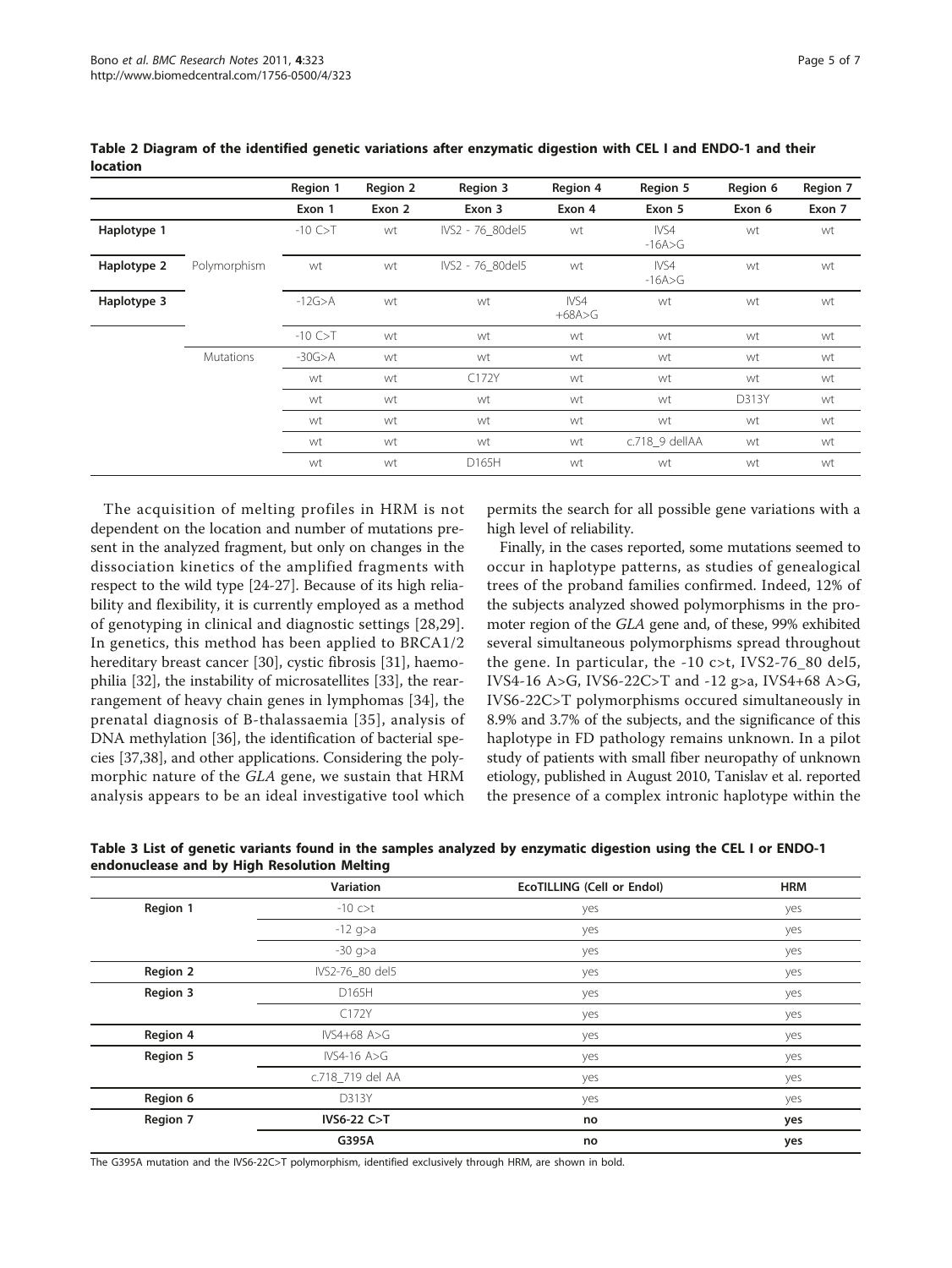<span id="page-5-0"></span>

|             |                  | Region 1      | <b>Region 2</b> | Region 3         | Region 4         | Region 5        | Region 6 | Region 7    |
|-------------|------------------|---------------|-----------------|------------------|------------------|-----------------|----------|-------------|
|             |                  | Exon 1        | Exon 2          | Exon 3           | Exon 4           | Exon 5          | Exon 6   | Exon 7      |
| Haplotype 1 |                  | $-10$ C $>$ T | wt              | IVS2 - 76 80del5 | wt               | $IVSA -16A > G$ | wt       | IVS6 -22C>T |
| Haplotype 2 | Polymorphism     | wt            | wt              | IVS2 -76 80del5  | wt               | $IVSA -16A > G$ | wt       | IVS6 -22C>T |
| Haplotype 3 |                  | $-12G$ >A     | wt              | wt               | $IVS4 + 68A > G$ | wt              | wt       | IVS6 -22C>T |
|             |                  | wt            | wt              | wt               | wt               | wt              | wt       | IVS6 -22C>T |
|             | <b>Mutations</b> | $-30G > A$    | wt              | wt               | wt               | wt              | wt       | wt          |
|             |                  | wt            | wt              | C172Y            | wt               | wt              | wt       | wt          |
|             |                  | wt            | wt              | wt               | wt               | wt              | D313Y    | wt          |
|             |                  | wt            | wt              | wt               | wt               | wt              | wt       | G395A       |
|             |                  | wt            | wt              | wt               | wt               | c.718 9 dellAA  | wt       | wt          |
|             |                  | wt            | wt              | D165H            | wt               | wt              | wt       | wt          |